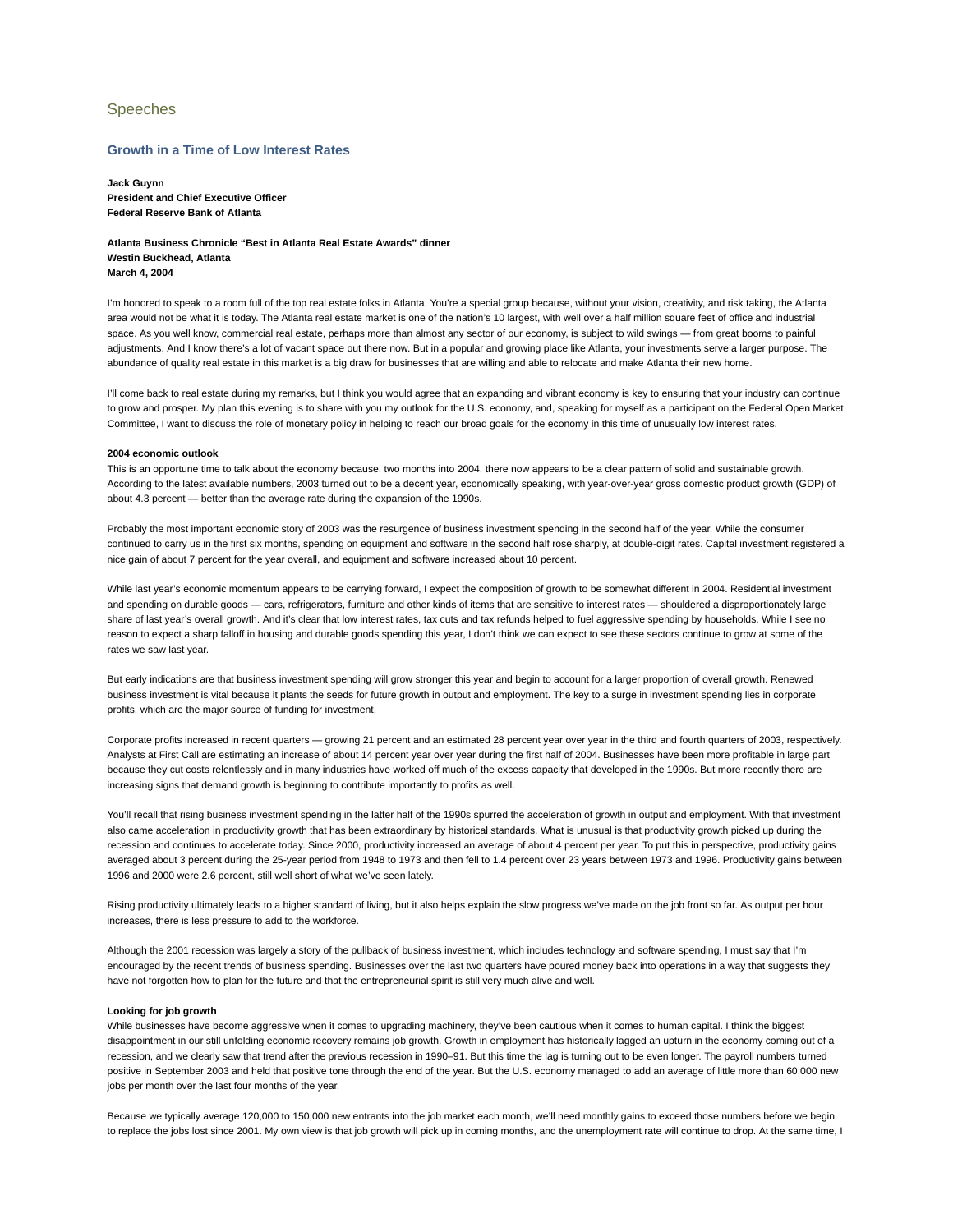don't foresee a dramatic slowing of productivity gains, and therefore I expect that businesses may add new employees at a pace somewhat less rapid than in other recent cycles.

Despite the uncertain pace of job growth, there's evidence that businesses are feeling more pressure to expand payrolls. On top of continued strength in consumer spending and renewed vigor in business capital spending, we're starting to see rebuilding of inventories - a sign of expanding final demand. Exports also appear poised to grow further after a strong fourth quarter. The economies of many of our trading partners are now improving nicely. Overall, I think 2004 will be a good year.

### **The role for monetary policy**

One of the main reasons I'm optimistic about the outlook for the economy is low inflation. Low inflation ushered in the era of high productivity growth in the 1990s that I mentioned earlier, and it continues to drive innovation in subtle ways. For example, low inflation allows firms to focus on long-run projects, raising real returns because investments are allowed ample time to bear fruit. One of the Fed's goals with regard to inflation is to remove it as a factor in the economy so that you don't have to think about it or adjust your plans because of large and unexpected changes in inflation or interest rates.

In theory, monetary policy works best when it stays out of the way of the real work of building and growing our economy. But as a practical matter, monetary policy sometimes can help to ease the adjustment process.

I'm sure you remember the Fed intervened aggressively beginning in 2001. There were 13 policy-easing moves in all that brought the fed funds target rate from 6-1/2 percent in mid-2001 to its present and unusually low rate of 1 percent. The evidence is pretty convincing that these actions helped measurably to ease the pain of a weak economy. Lower interest rates have undoubtedly bolstered interest-sensitive sectors like housing and consumer durables. And the strength in those sectors helped to keep the recession, at least as measured by GDP growth, both short and shallow.

In large part, the Fed was able to ease policy decisively because of low inflation. For the past two years, core inflation has declined consistently to where it now hovers just above one percent, at the lowest rate since the 1960s. In contrast to the erratic and troublesome inflationary period of the 1970s, our economy now has a track record of stable prices. The general expectation is that low inflation will continue because the Fed is perceived to be committed to a long-term policy of price stability.

Monetary policy has been accommodative for a while. While we've seen how accommodative monetary policy can cushion the downside of an economic cycle, it will be appropriate at some point to get back to a more neutral policy setting consistent with an expanding economy. The steep interest rate cuts of 2001 and 2002 were not neutral monetary policy; rates were reduced in response to a substantially weakened economy. As the economy returns to more normal rates of growth, interest rates will adjust in response to more robust conditions.

Put another way, just as I don't want concerns about future inflation to play a major role in business decision making, I also don't want businesses to build their plans on expectations of a continuation of accommodative monetary policy without regard to prospective economic conditions.

Following our last FOMC meeting, our statement said, "With inflation quite low and resource use slack, the committee believes it can be patient in removing its policy accommodation." Because of low inflation and low inflation expectations, the FOMC has more leeway in calibrating monetary policy. Yet as rates remain low and I think about the future path of policy, I remind myself it is also important to watch for unintended consequences of keeping monetary policy too accommodative for too long.

I think it might be helpful to describe the monetary policy situation in medical terms. When a patient is seriously ill, the situation may call for prescribing a strong dose of medication. As the patient begins to recover, however, there is a need to recalibrate the dosage or to stop prescribing it entirely to avoid potential side effects.

The same concerns apply to monetary policy. A prompt response to the possibility of an economic downturn, such as the FOMC made around the time of the onset of the 2001 recession, was appropriate. But just as a doctor shouldn't overmedicate the patient, one always should be sensitive to the potential for unintended side effects of maintaining an accommodative policy for too long. Put differently, if my forecast for robust economic growth materializes, then, at some point, a fed funds rate of 1 percent will no longer be the best policy.

At the risk of bringing this caution closer home to you and your businesses, let's think about commercial real estate. Coming off the building boom of the late 1990s, the economic downturn in 2001 was an unpleasant surprise. Office vacancy rates in the Atlanta area swelled to well over 20 percent as businesses began to slash payrolls and emptied large amounts of office and industrial space.

As it happened, low interest rates eased carrying costs and encouraged ongoing investment despite the high vacancies. I expect the Fed's accommodative policy is popular with many in this room, but some in your industry have stressed to me that at some point it will be appropriate, and helpful, to allow interest rates to return to more normal levels so that the market sorts itself out in an orderly way and returns to balance. As I said earlier, I want to avoid a situation where businesses begin to assume that policy, which was put in place to deal with a temporary economic circumstance, mistakenly becomes incorporated into business planning as the normal policy environment.

Another example strikes even closer to home for me. My son, Mike, after some terrific years with Charlie Brown and Rick O'Brien in commercial real estate development, moved into residential development in 1997. If I think about the six years Mike has now been in residential development, I realize he has not seen a downturn in the business and in fact has been riding the wave of low mortgage rates and historical rates of home building. As you might guess, Mike and I have had some interesting father-son talks about the seductive lures of such an extraordinary period. I think, at least I hope, Mike understands that, as rates move back to more typical levels at some point, some part of his business may be vulnerable — that part induced by temporarily low rates alone. I hope he and others in the business have not assumed in their long-term business plans that this extraordinary period will continue indefinitely. And let's hope they are not creating new pockets of excess capacity that will have to be worked off as conditions return to normal.

### **Getting to balanced growth and reasonable expectations**

I began my remarks with what I intended to be an optimistic 2004 outlook for the U.S. economy. And I've shared my views as to why we have good reason to expect more balanced growth and a sustainable period of expansion in the quarters ahead. I've addressed the role of monetary policy in cushioning a recessionary period and have cited the evidence that low rates have worked well in this economic cycle. I've also suggested it is important to eventually return to more normal interest rates as the economy gains strength.